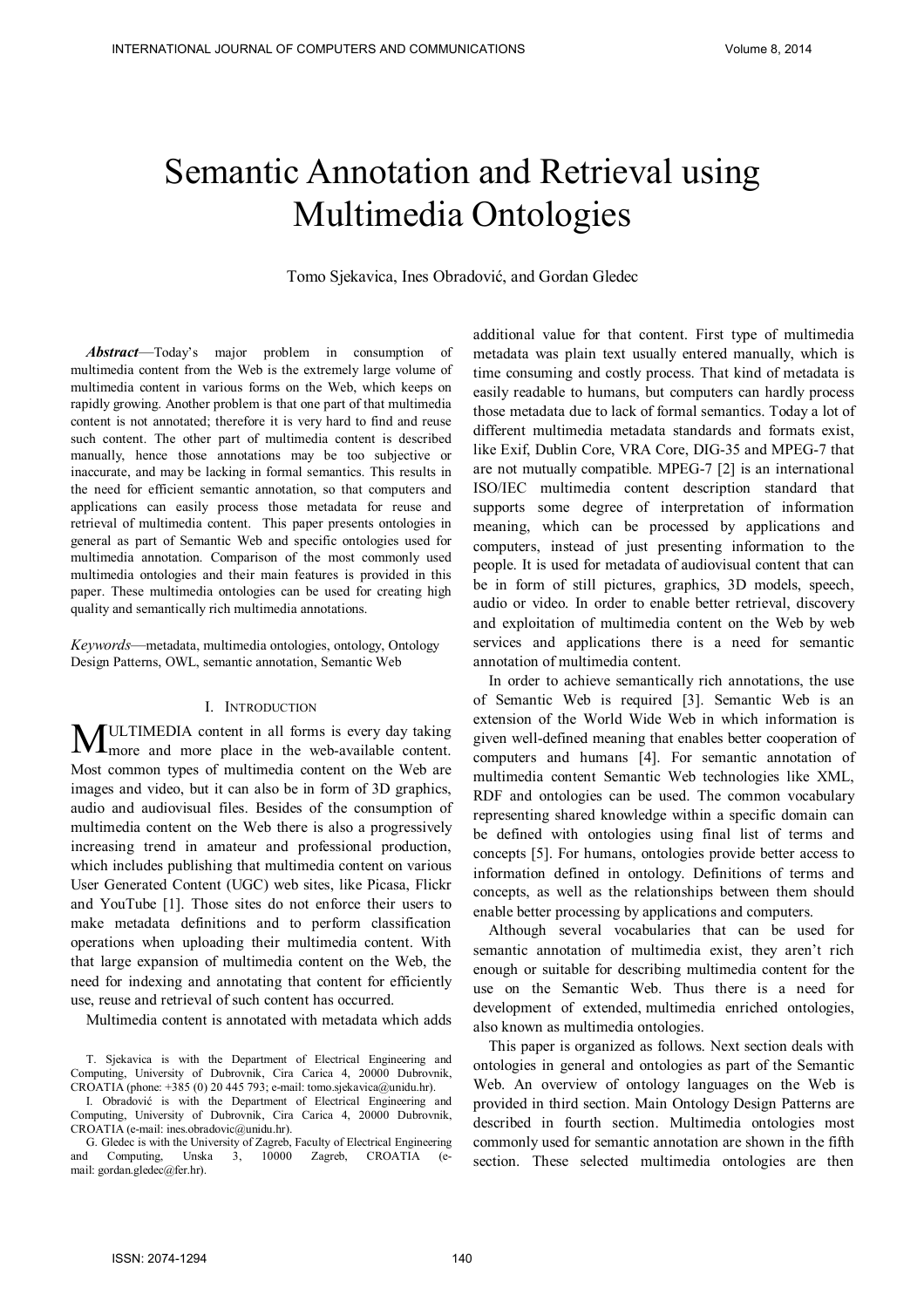compared in the sixth section. The seventh section, the last one before conclusion, provides an overview of related researches showing various approaches and methods for creating semantically rich annotation and semantic multimedia retrieval using different types of ontologies.

## II. ONTOLOGIES

Term ontology originates from philosophy and has different meaning in different communities. There are various definitions of ontology in the literature. In more recent years term ontology was given specific technical meaning that is used in computer science. Instead of using "ontology" the computer science uses "an ontology".

# *A. Definitions of ontology*

In computer science, Gruber defined ontology in 1993 as "an explicit specification of a conceptualization" [6]. Borst in his PhD thesis in 1997 modified Gruber's definition, and provided new definition: "an ontology is a formal specification of a shared conceptualization" [7]. In 1998, Studer et al. combined above mentioned definitions and made a new definition for an ontology that is nowadays mostly used. Their definition states that "an ontology is a formal, explicit specification of a shared conceptualization" [8]. In this definition, a "conceptualization" is referring to an abstract model of some phenomena in the world, identifying the relevant concepts of those phenomena. "Formal" means that ontology should be machine readable. "Explicit" refers to the fact that type of used concepts and the constraints on their use must be explicitly defined. And finally "shared" reflects to the idea that an ontology is capturing a consensual knowledge that is accepted by group, instead of being private to some individual.

# *B. Classification of ontologies*

There are different types of ontologies and they can be classified according to the object of conceptualization into four general levels [8] like shown in Fig. 1.



conceptualization

General or upper-level ontologies can be used across multiple domains describing very general concepts. Domain ontologies are more particular and they are used for a specific domain. Representational or task ontologies are not related to any specific domain and they provide representational entities without defining what they should represent. Application ontologies contain necessary knowledge for modeling a particular domain combining both task and domain ontologies.

# *C. Ontology hierarchy*

Typically, an ontology is consisted of a finite list of classes (concepts) and the relationships between those classes. Relationships commonly include hierarchy of classes, which can specify that one class *Class1* can be subclass of another class *Class2* if every object in class *Class1* is included in the class *Class2*.



Fig. 2 Hierarchy of ontology classes in athletic domain

Fig. 2 shows an example for the hierarchy of ontology classes in athletic domain. In this example athletic domain can be divided into different categories of sports, like jumping and running. Furthermore those categories can then be divided into subcategories and/or disciplines. Thus running can be divided into subcategories from sprints to marathon races. In the sprint subcategory disciplines can be 100 meters, 200 meters and 400 meters races.

# *D. Ontology and the Semantic Web*

Ontologies on the Web are usually used to enhance web search. Apart from the classic query string based web Fig. 1 Classification of ontologies according to the object of<br>searches, ontologies provide effective semantic search of the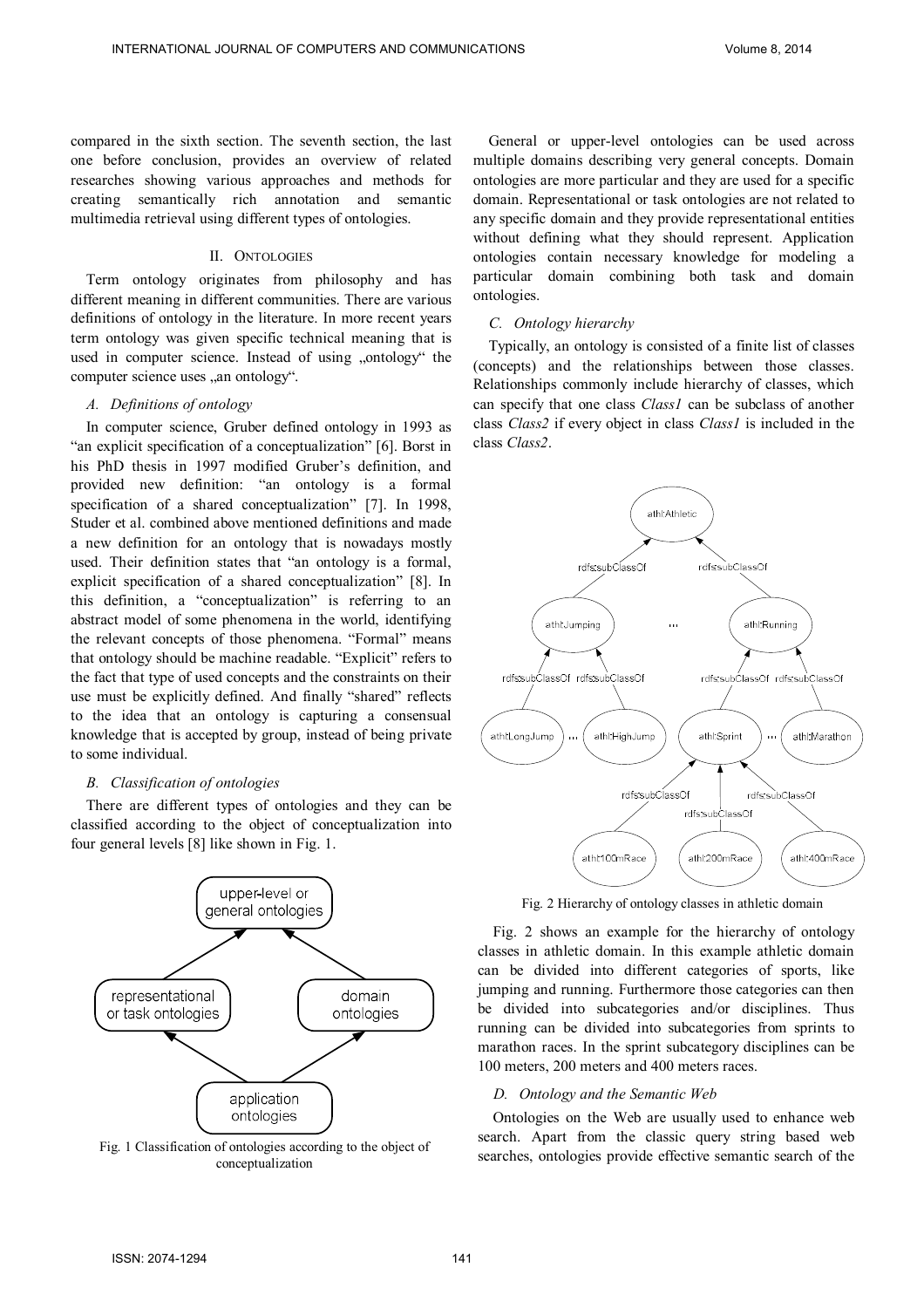web resources based on the context and content itself. Bonino et al. proposed a semantic search engine based on the ontology navigation in [9]. Ontology navigation provides semantic level reasoning for retrieving significant web resources based on given user queries. The key for a semantic web search is the availability of domain ontology and the ability for understanding the semantic relationships between concepts in ontology. Proposed semantic search engine uses semantic annotations about various web resources for providing relevant search results.

Reasons for developing ontologies and advantages of their use [5] are in:

- sharing common understanding of the structure of information among people and computers,
- analyzing and enabling reuse of domain knowledge,
- separating domain knowledge from the operational knowledge, and
- making explicit domain assumptions.

Tim Berners-Lee defined ontology as one of the main components of the Semantic Web and that most typical kind of ontology used on the Web has taxonomy and a set of inference rules [4]. On the Semantic Web, ontologies are commonly used in defining the meaning of resources and terms on the Web. Ontologies can also be used for semantic annotation and retrieval of multimedia content on the Web.

## III. ONTOLOGY LANGUAGES

Users can write explicit and formal conceptualizations of domain models using different ontology languages. Main requirements [10] for every ontology language are:

- a well-defined syntax;
- efficient resoning support;
- a formal semantics;
- sufficient expressive power;
- convenience of expression.

Most commonly used language for ontologies on the Web today is Web Ontology Language (OWL). Predecessors of OWL are RDFS, SHOE, OIL, DAML-ONT and DAML+OIL. Major influence on the OWL design had DAML+OIL. On the other hand DAML+OIL was influenced by OIL language, with additional influence of RDFS and DAML-ONT.

# *A. DAML+OIL*

The DARPA Agent Markup Language (DAML) was aimed at providing the foundation for the Semantic Web [11]. DAML would facilitate semantic interoperability with adoption of a common ontology language. Developed ontology language DAML-ONT extended RDF and its associated object-oriented type system. Along with development of DAML-ONT, Ontology Inference Language (OIL) which offers different levels of complexity was designed [12]. OIL combined elements from Description Logic (DL) [13] and frame-based systems along with XML and RDF elements.

DAML+OIL is a semantic markup language created as result of merging DAML-ONT and OIL [14]. It is designed to describe the structure of a domain. Formal semantics in DAML+OIL is given by its own DL style model theory instead of translation into a suitable DL [15]. It is integrated with RDF by the influence of DAML-ONT. DL constructors of OIL are used in DAML+OIL, while the frame structure was greatly discarded in a favor of DL style axioms that are more easily integrated with RDF syntax.

# *B. OWL*

OWL [16] is a formal language used for publishing and sharing ontologies on the Semantic Web [15]. It is developed by W3C Web Ontology Working Group. Classes and properties can be defined using OWL, as well as relations between classes and characteristics of properties. A formal basis for the definition of the OWL was provided by DL. OWL is based on RDF and RDFS, and uses RDF/XML syntax. When the information needs to be processed by applications, instead of just presenting information to the people OWL is preferred to be used.

OWL provides three sublanguages with different levels of expressiveness [15] [16]:

- OWL Lite is used for simple ontologies with minimal expressiveness, where simple constraints and a classification hierarchy are considered of primary importance;
- OWL DL is based on description logic and it is used for expressive ontologies, where the maximum expressiveness is of primary importance, with the restrictions that all conclusions are guaranteed to be computable and that all computations will be completed in a finite time;
- OWL Full is syntactic and semantic extension of RDFS and it is used for maximum expressive ontologies where the compatibility with RDF and RDFS is of primary importance. It has the syntactic freedom, but does not give computational guarantees.

# *C. OWL 2*

W3C OWL Working Group in 2009 created a new version of ontology language for the Semantic Web OWL 2 adding new features, while remaining compatible with the first version. OWL 2 has three profiles, known also as fragments or sublanguages, which are independent of each other [17]:

- OWL 2 EL can be used in applications which use ontologies with large number of properties and classes. The EL acronym refers that profile basis is in the EL family of DL that provide only Existential quantification;
- OWL 2 QL can be used where query answering is the most important reasoning task and in applications which use large volumes of instance data. The QL acronym refers to the fact that query answering can be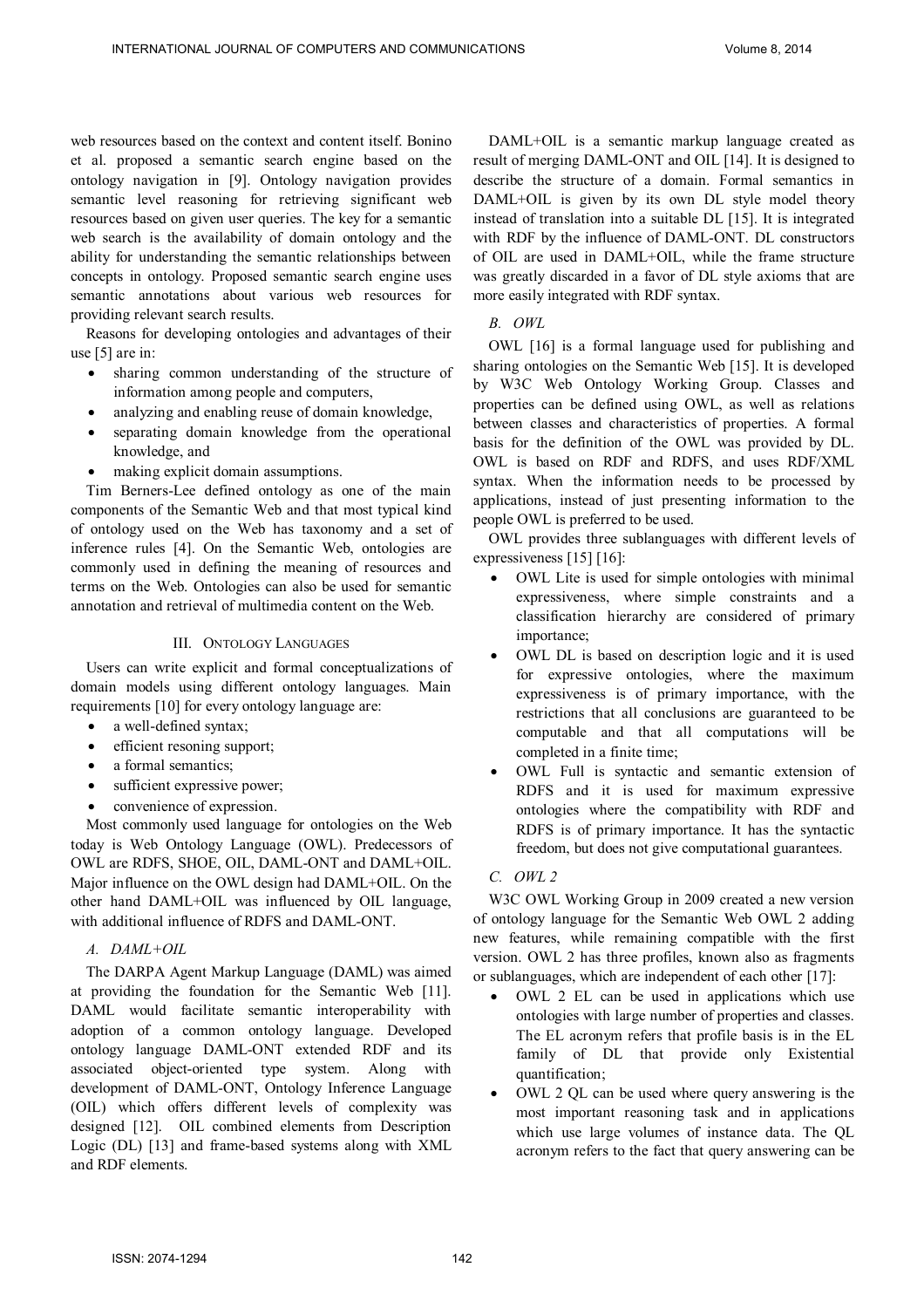implemented by rewriting queries into standard relational Query Language;

 OWL 2 RL can be used in applications requiring scalable reasoning without sacrificing too much expressive power. The RL acronym refers to the fact that reasoning can be implemented using a standard Rule Language.

All OWL sublanguages provide additional formal vocabulary with added formal semantics allowing better communication with applications and greater machine interoperability of different content on the Web, than XML, RDF and RDFS provide. Multimedia ontologies created using OWL will enable creation of high quality and semantically rich multimedia metadata.

#### IV. ONTOLOGY DESIGN PATTERNS

In the field of computer science, term "design pattern" stands for a general repeatable solution to a commonly occurring problem in software design. It is not a finished design but merely a description or template for how to solve a problem that can be used in many different situations. More recently, this notion has also appeared in requirements analysis, conceptual modelling, and ontology engineering [18]. Ontology design patterns (ODPs) are an emerging approach that favors the reuse of encoded experiences and good practices [19]. In ontology engineering, ODPs are used to facilitate or improve the techniques used during ontology lifecycle. According to Gangemi and Presutti [20], ODPs are modeling solutions to solve a recurrent ontology design problems. However, compared with software design patterns that have been used for a long period, patterns in ontology engineering are still at the very beginnings.

Here, we present some of the main ODPs used in development of ontologies for multimedia annotation.

#### *A. Descriptions and Situations*

Descriptions and Situations (D&S) was developed as an extension to the DOLCE foundational ontology in the EU WonderWeb project, presented in [21]. It formalizes the general paradigm of a situation and entities that constitute it (are the setting for it), and various means of describing this situation.

In general, D&S is an ontology of descriptions based on the widespread and very ancient ontological distinction between flux, or an unstructured world or context, and logos, or an intentionality. The D&S pattern provides an approach for context reification through a clear separation of "states-ofaffairs" (i.e. set of assertions) and their interpretation based on a non-physical context, called a "description". D&S axioms try to capture the notion of "situation" as a unitarian entity out of a "state of affairs", where the unity criterion is provided by a "description". In that way, when a description is applied to a state of affairs, a situation emerges.

As Fig. 3 shows, the D&S pattern consists of a "Situation"

that satisfies a "Description". The "Description" defines "Concepts". Each "Concept" classifies an "Entity". The entities are the individuals that are relevant in a given context. Each "Entity" is connected to the "Situation" by the *hasSetting* relation.



Fig. 3 Description and Situation pattern

D&S results to be a theory of ontological contexts because it is capable to describe various notions of context (physical and non-physical situations, topics, plans, assessments, beliefs, etc.) as first-order entities.

## *B. Ontology for Information Object*

Ontology for Information Object (OIO) is adapted and improved from DOLCE foundational ontology [22], also developed within the EU WonderWeb project. Information Object (IO) presents type of social object and it is assumed to be equivalent to a content or information transferred in any modality. Fig. 4 shows basic IO design pattern. Properties of the basic IO design pattern are:

- *support* realizes the IO;
- one or more *combinatorial structures* IO is ordered according to those structures;
- *meaning* or *conceptualization* IO expresses it;
- *reference* what an IO is about;
- one or more *agents* agents interpret the IO.



Fig. 4 Basic Information Object design pattern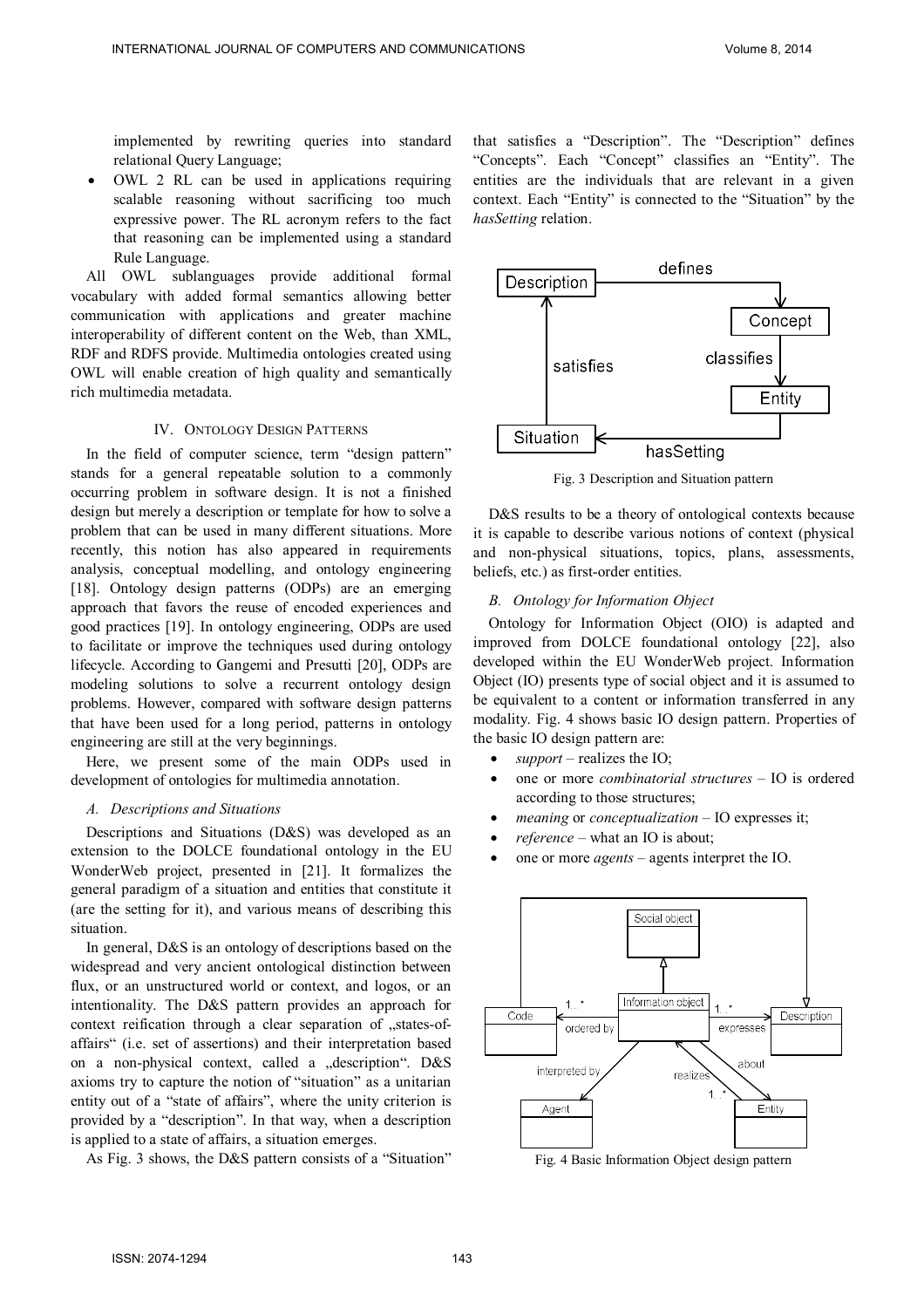IO design pattern can be used for modeling of domain specific information, like presented in [23]. Three main aspects differ in IO design pattern: "InformationRealization", "InformationObject" and "Description". The data or actual content are handled by "InformationRealization". "Information Object" presents conceptualization, while "Description" provides information about data, content or subject matter. For example let's take a digital image of beach sunset. "InformationRealization" will be that digital image, while the Description will be metadata of image. "InformationObject" will be concept of "Beach sunset". In general "InformationObject" is *about* "InformationRealization" and *expresses* "Description". Fig. 4 shows basic IO design pattern.

### *C. Information and Realization*

The Information and Realization pattern [20] is a simple ODP that models the distinction between information objects such as poems, songs, formulas, and their physical realizations like printed books, registered tracks, physical files, etc. It is extracted from the DOLCE+DnS Ultralight (DUL) ontology as a special form of OIO pattern.

The pattern, as shown in Fig. 5, consists of the two main elements, which are the "InformationObject" (a piece of information) and the "InformationRealization" (a concrete realization of an "InformationObject"). A relation between an information realization and an information object is *realizes*, or *isRealizedBy* in the opposite direction.



Fig. 5 Information Realization pattern

### *D. Data Value*

With ontologies, abstract concepts and clearly identifiable individuals are used to represent data and to perform inferencing over the data. However, there is also the need for the means to represent concrete data values such as strings and numerical values [24]. Data Value pattern is also an ODP extracted from the DOLCE+DnS Ultralight ontology which is used to represent complex data values. In DUL, there is the concept "Quality" that represents attributes of an "Entity" (attributes that only exist together with the "Entity"). "Regions" are used to represent the values of "Quality" and the data space they come from.



The Data Value Pattern shown in Fig. 6 assigns a concrete data value to an attribute of that entity. The attribute is represented by the concept "Quality" and is connected to the "Entity" by the *hasQuality* property. The "Quality" is connected to a "Region" by the *hasRegion* relation. The "Region" models the data space the value comes from. The concrete value is attached to the "Region" using the relation *hasRegionDataValue*.

#### V. MULTIMEDIA ONTOLOGIES

Multimedia ontologies have been designed in order to serve one or more of the following tasks [25]:

- Annotation tagging or labeling multimedia content;
- Analysis ontology-driven semantic analysis of multimedia content;
- Retrieval context-based image retrieval;
- Personalization recommendation and filtering of multimedia content based on user preferences;
- Algorithms and processes control modeling multimedia procedures and processes;
- Reasoning personalization and retrieval for creating autonomous content applications.

In this section we provide an overview of the most common ontologies that are developed for use in multimedia domain and for annotation of multimedia content.

### *A. COMM*

Arndt et al. in their work [26] address the need for a formal description of a high quality multimedia ontology. They compile and present the following list of requirements for a web-compliant multimedia ontology:

- MPEG-7 compliance,
- semantic interoperability,
- syntactic interoperability,
- separation of concerns,
- modularity and
- extensibility.

As a response, they propose the Core Ontology for Multimedia (COMM) which satisfies all of the requirements for a multimedia ontology framework. COMM (http://comm.semanticweb.org/) is an ontology implemented in OWL DL. The aim of COMM is to enable and facilitate multimedia annotation. It has been built re-engineering MPEG-7 standard and using DOLCE as its underlying foundational ontology. COMM is designed using two of the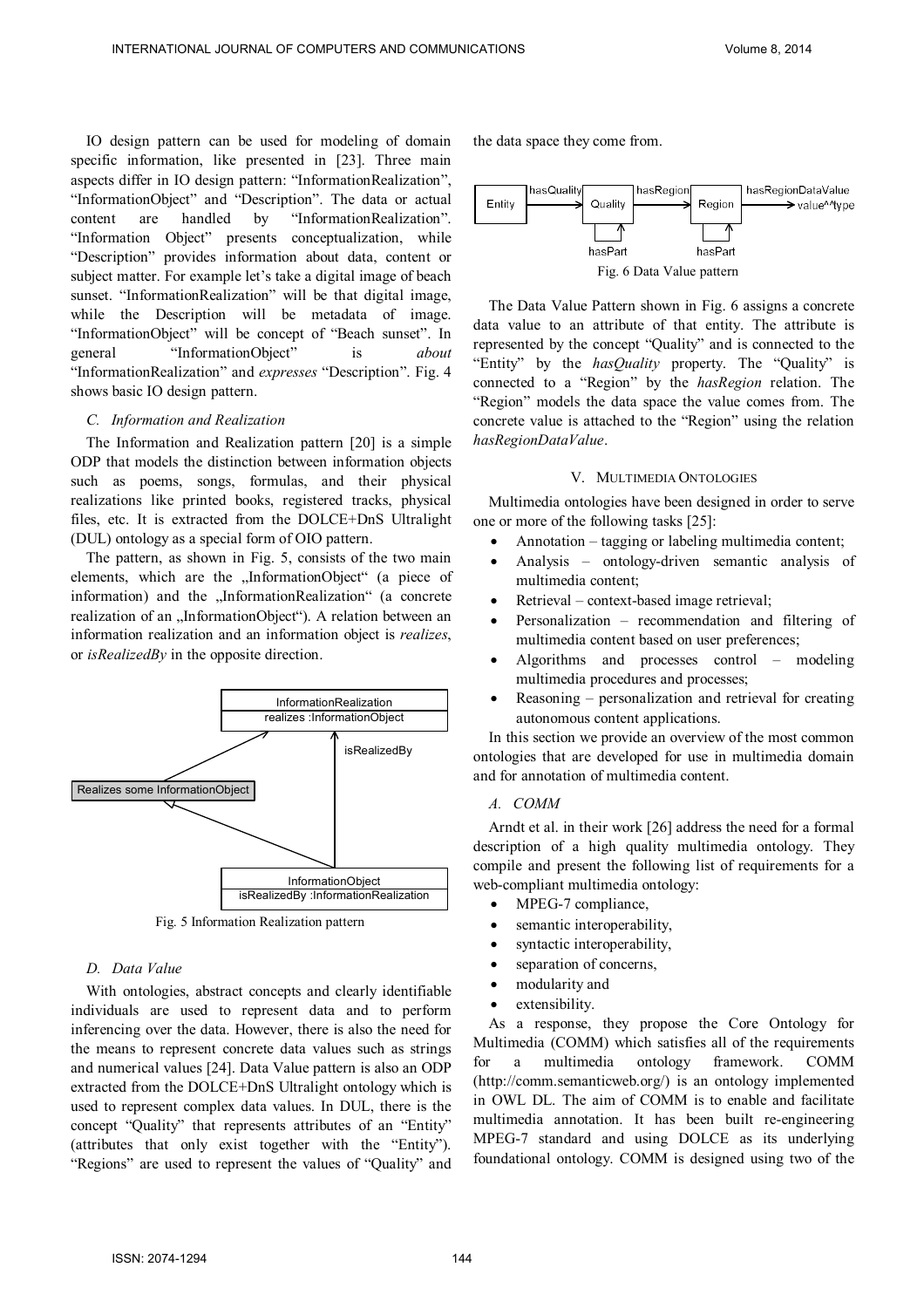main ODPs: D&S and OIO, extending them for representation of MPEG-7 concepts.

The ontology covers a very large part of MPEG-7 standard. Moreover, COMM contains all MPEG-7 descriptors formalized using the same naming convention as in the MPEG-7 standard. The explicit representation of algorithms in the multimedia patterns allows also describing the multimedia analysis steps, something that is not possible in MPEG-7. The ontology is modularized to the core module and to modules specialized on each media type, i.e. the visual, text, media, localization and datatype modules, which minimizes execution overhead when processing data.

Additionally, for simplifying the creation of multimedia annotations, COMM provides a Java Application Programming Interface (API) which enables an MPEG-7 class interface for the construction of metadata at runtime.

# *B. Ontology for Media Resources 1.0*

Ontology for Media Resources 1.0 (http://www.w3.org/TR/mediaont-10/) is both a core vocabulary (a set of properties describing media resources) and its mapping to a set of metadata formats currently describing media resources published on the Web [27]. It is developed by the W3C Media Annotations Working Group. The purpose of the mappings is to provide an interoperable set of metadata, thereby enabling different applications to share and reuse these metadata. The ontology targets at a unifying mapping of common media formats. An extensive set of mappings to many common multimedia metadata formats is provided. It recognizes 18 multimedia metadata formats (Dublin Core, MPEG-7, IPTC, Exif, OGG, etc.) and six multimedia container formats (3GP, FLV, QuickTime, MP4, OGG, WebM). The annotation properties include terms such as identifier, title, creator, date, location, description, keyword, rating, copyright, target audience, format, etc. The set of properties often has equivalence with existing formats. Therefore, a mapping table that defines one-way mappings between the ontology's properties and the metadata fields from other standards is specified. The proposed ontology has been formalized using an OWL representation. The ontology is also accompanied by an API that provides uniform access to all its elements.

# *C. M3O*

Multimedia Metadata Ontology (M3O) is an ontology developed within the weKnowIt (http://www.weknowit.eu/) project for annotating rich, structured multimedia content on the Web and unlocking its semantics by making it machinereadable and machine-understandable. Saathoff and Scherp [28] proposed M3O in 2010 providing a generic modeling framework to integrate existing multimedia metadata formats and metadata standards. It bases on Semantic Web technologies and can be easily integrated with today's presentation formats like SMIL, SVG or Flash. The aim of M3O is integrating and representing the metadata and data

structures that underlie the existing approaches, rather than replacing any of the existing models.

The M3O provides patterns that satisfy five principal requirements:

- 1. identification of resource,
- 2. separation between information objects and realizations,
- 3. annotation of information objects and information realizations,
- 4. decomposition of information objects and information realizations, and
- 5. representation of provenance information.

To meet these requirements, M3O represents data structures in form of patterns based on the foundational ontology DOLCE+DnS Ultralight. Three patterns specialized from DUL are reused in the M3O: D&S, Information and Realization, and Data Value. In addition, M3O provides Annotation and Decomposition patterns. Making use of these patterns, the ontology clearly distinguishes between the information object and its realization. It supports both the representation of high-level semantic annotation with background knowledge as well as the annotation with lowlevel features extracted from the multimedia content. The M3O has been aligned with COMM, Ontology for Media Resources and EXIF.

The M3O is available in OWL on the web (http://m3o.semantic-multimedia.org/). In addition, the API has been implemented [29] to make use of it in concrete multimedia applications.

# *D. LSCOM*

Large-Scale Concept Ontology for Multimedia (LSCOM) [30] (http://vocab.linkeddata.es/lscom/) defines a formal vocabulary that includes more than 2.000 concepts for the annotation and retrieval of broadcast news video. The ontology was designed to satisfy multiple criteria of utility, coverage, feasibility, and observability. Concepts in LSCOM are related to the objects, activities and events, scenes and locations, people, programs, and graphics.

Under the LSCOM project, with the support of National Institute of Standards and Technology (NIST) and other US government agencies, on-going series of workshops TREC Video Retrieval Evaluation (TRECVID) are maintained (http://www-nlpir.nist.gov/projects/trecvid/). The goal of TRECVID workshops is to encourage researches in information retrieval by providing large test collection, uniform scoring procedures and forum for comparing results. In TRECVID 2012 workshop various research organizations completed one or more of six tasks on large scale test collection of video content from various sources [31]:

- 1. Semantic indexing (SIN),
- 2. Known-item search (KIS),
- 3. Instance search (INS),
- 4. Multimedia event detection (MED),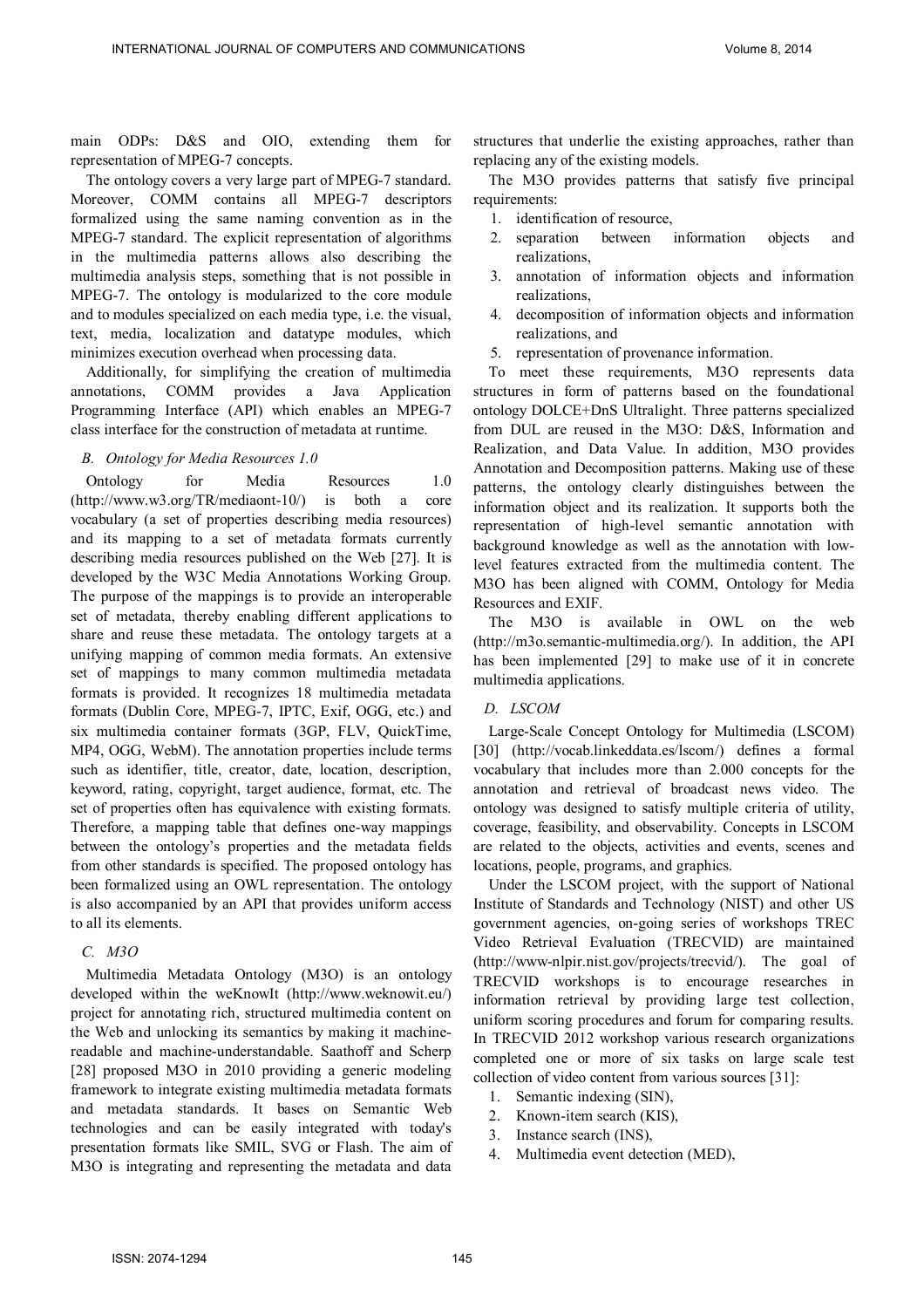- 5. Multimedia event recounting (MER), and
- 6. Surveillance event detection (SER).

# VI. COMPARISON OF SELECTED MULTIMEDIA ONTOLOGIES

Table I shows basic information on the construction of selected multimedia ontologies. Table II shows the number of classes and object properties of the ontologies. Supported types of multimedia content by each of the multimedia ontologies are given in Table III.

TABLE I. MULTIMEDIA ONTOLOGIES COMPARISON

| Ontology                                  | Language        | Base ontology<br>and multimedia<br>metadata<br>standard | <b>Used Ontology</b><br>Design<br>Patterns               |  |
|-------------------------------------------|-----------------|---------------------------------------------------------|----------------------------------------------------------|--|
| <b>COMM</b>                               | <b>OWL DL</b>   | DOLCE,<br>MPEG-7                                        | D&S, OIO                                                 |  |
| Ontology<br>for Media<br>Resources<br>1.0 | <b>OWL DL</b>   | $N/A$ ,<br>N/A                                          | N/A                                                      |  |
| M3O                                       | <b>OWL Full</b> | DUL,<br>N/A                                             | D&S,<br>Information<br>and<br>Realization,<br>Data Value |  |
| <b>LSCOM</b>                              | OWL             | $N/A$ ,<br>N/A                                          | N/A                                                      |  |

TABLE II. NUMBER OF CLASSES AND OBJECT PROPERTIES IN MULTIMEDIA ONTOLOGIES

| Ontology                            | Number<br>of classes | Number of<br>object properties |  |
|-------------------------------------|----------------------|--------------------------------|--|
| <b>COMM</b>                         | 39                   | 10                             |  |
| Ontology for Media<br>Resources 1.0 | 14                   | 56                             |  |
| M3O                                 | 126                  | 129                            |  |
| <b>LSCOM</b>                        | 2639                 | 22                             |  |

TABLE III. SUPPORTED TYPES OF MULTIMEDIA CONTENT BY MULTIMEDIA ONTOLOGIES

| Ontology                            | Supported types of<br>multimedia content |       |       |                 |  |
|-------------------------------------|------------------------------------------|-------|-------|-----------------|--|
|                                     | Image                                    | Video | Audio | Audio<br>Visual |  |
| <b>COMM</b>                         |                                          | х     |       | x               |  |
| Ontology for Media<br>Resources 1.0 |                                          |       |       |                 |  |
| M <sub>3</sub> O                    |                                          |       |       |                 |  |
| <b>LSCOM</b>                        | x                                        |       | x     | x               |  |

All presented ontologies are used for semantic annotation of one or more types of multimedia content. There are a number of general classes that are represented and used in almost all ontologies. COMM is one of the first ontologies developed for the multimedia annotation. COMM has modular design using upper-level ontology and ODPs, thus facilitating its extensibility and easy integration with other domain ontologies, which makes it most commonly used ontology for annotating multimedia content. The best feature of Ontology for Media Resources is its set of mappings with a great range of different multimedia metadata formats that can be used for annotating various multimedia content on the Web. LSCOM ontology is built-up to be used for annotating video content. Main advantages of LSCOM ontology among other ontologies that can be used for annotation of video content are ongoing TRECVID workshops that are held under the LSCOM project every year. A number of researchers from several research organizations are trying to resolve different tasks tied to semantic annotation on the large scale test collection of various video materials on those workshops. So this ontology keeps on extending and enriching every year.

# VII. RELATED WORK

A lot of research has been done in recent years on semantic annotation, search and retrieval of the multimedia content on the Web. Most researchers use the advantages of Semantic Web and ontologies in creating quality annotations of multimedia content for efficient processing by applications.

Ontology based approach for the creation and search of multimedia content is shown in [32]. Ontology editor Protégé-2000 is used for defining necessary ontologies for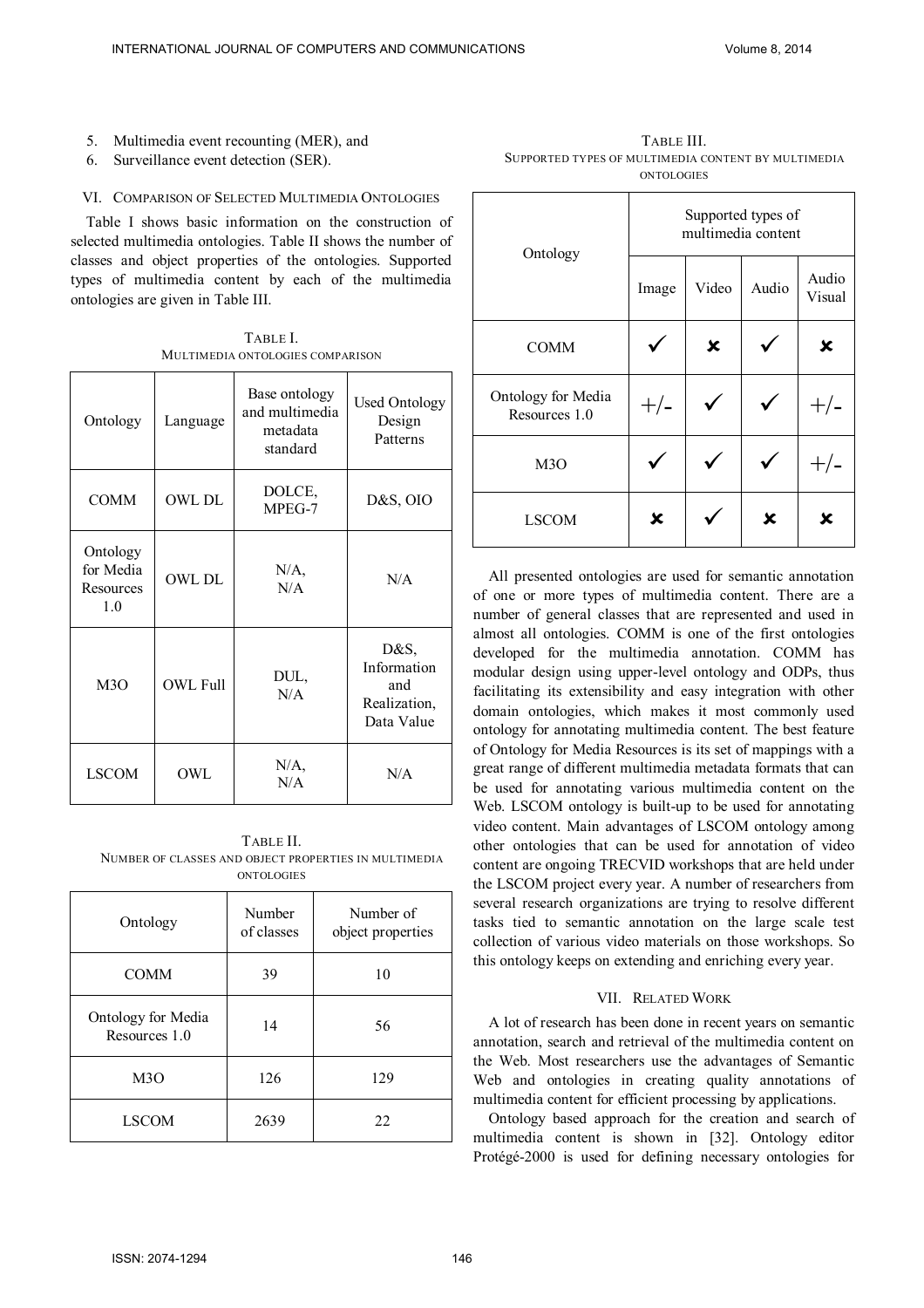image annotation. On the images of the apes use case, two ontologies should be defined: domain-specific ontology and photo annotation ontology. Domain-specific ontology for mentioned use case is the animal domain which contains background knowledge and vocabulary that describes domain specific image features. Photo annotation ontology differ three viewpoints: i) subject matter feature, ii) photo feature and iii) medium feature. Subject matter feature connects photo annotation ontology with domain-specific ontology. Metadata containing information of when, how and why photo was taken is defined using photo feature. The way how the photo is stored, like photo resolution or image file format is determined with medium features.

The ontology based image retrieval approach is presented in [33]. This approach aims to standardize image descriptions and to allow better understanding of the semantic contents. The goal of semantic metadata is to describe user's retrieval queries and semantic content in images in order to enable efficient later use and reuse of those images. Semantic meanings of the images and search queries in this approach are described in XML files based on the concepts defined in shared ontology. Similarity between images and search queries in ontology based image retrieval approach is proposed to be determined in two basic steps: extraction of combined concept entities and similarity comparison between image and retrieval query. Semantic metadata is converted to a set of combined concept entities after the extraction of combined concepts. Semantic similarity comparison between images and retrieval queries is done using combined concept entities.

WordNet-based automatic image annotation system is presented in [34]. WordNet (http://wordnet.princeton.edu/) is a lexical database for English language, and it can be used as lexical upper-level ontology. Using WordNet hierarchical structure great image datasets are collected from seven independent image search engines. For every non-abstract noun from WordNet lexical database all the images provided by each search engine are automatically downloaded. After uniform and duplicate images are removed, using PageRank method wrong images for every noun are deleted and every word is covered with only top 100 images. At the end image dataset is used to train Support Vector Machine (SVM) classifiers and WordNet voting scheme for automatic image annotation.

An innovative approach to the formal description of lowlevel image features based on COMM ontology is presented in [35]. It makes use of the ontology's visual module as well as the core module. Vacura et al. in their paper use the image of French midfielder Zinedine Zidane during the football match as an example image. They deal with the dominant color descriptor as an element of the MPEG-7 standard. The dominant color descriptor specifies a set of dominant colors in an arbitrarily shaped region, which is a part of the image or the whole image. Two attributes are used: *ColorIndex*,

which stands for the value specifying the index of the dominant color in the selected color space, and *Percentage*, that is the percentage of pixels that have the associated color value. It is presented how COMM can be used directly or through its associated Java API.

#### VIII. CONCLUSION

In recent years, along with the expansion of Web 2.0 and social networks, an extreme growth of multimedia content on the Web is registered. That multimedia content is mostly in the form of images and videos. To enable enhanced use, reuse and retrieval of multimedia content from the Web, that content needs to be annotated. Several multimedia metadata standards and a number of vocabularies commonly used for annotating multimedia content exist today. Semantic Web technologies, like RDF and ontologies, provide well-defined meaning for the multimedia content, enabling better processing of their annotations by computers and applications. Formal language OWL, along with its sublanguages, is used for defining ontologies on the Semantic **Web**.

This paper presented a brief overview of ontologies in general and selected specialized multimedia ontologies that can be used for semantically rich multimedia annotation. Through different methods and approaches using presented ontologies, the progress in semantic annotation of multimedia content is shown. Provided comparison of selected multimedia ontologies in this paper shows that COMM is most commonly used ontology for multimedia annotation because of its modular design enabling easy extensibility and integration with other domain ontologies. Ontology for Media Resources provides a great level of interoperabilty through its set of mappings with a number of different multimedia metadata formats. LSCOM ontology is preferred to be used in annotation of video content, mainly because it keeps on extending every year through ongoing TRECVID workshops on which different tasks related to the semantic annotation and retrieval on the large scale test collection of video materials are resolved.

Our ongoing research is directed towards development of a new multimedia ontology based on one or more of the existing ontologies as its base underlying ontology. That new multimedia ontology should enable high quality and semantically rich multimedia annotations of images and photos.

#### **REFERENCES**

- [1] M. I. Lunescu, G. Concas, "Multimedia standard in UGC", *Proceedings of the 2nd WSEAS International Conference on Environment, Economics, Energy, Devices, Systems, Communications, Computers, Mathematics (EDSCM '12)*, Saint Malo & Mont Saint-Michel, France, 2012, pp. 242-246.<br>[2] J. M. Martínez,
- "MPEG-7 overview (version 10)", ISO/IEC JTC1/SC29/WG11, ISO/IEC, October 2004.
- [3] T. Sjekavica, G. Gledec, M. Horvat, "Multimedia annotation using Semantic Web technologies", *Proceedings of the 7th WSEAS European*